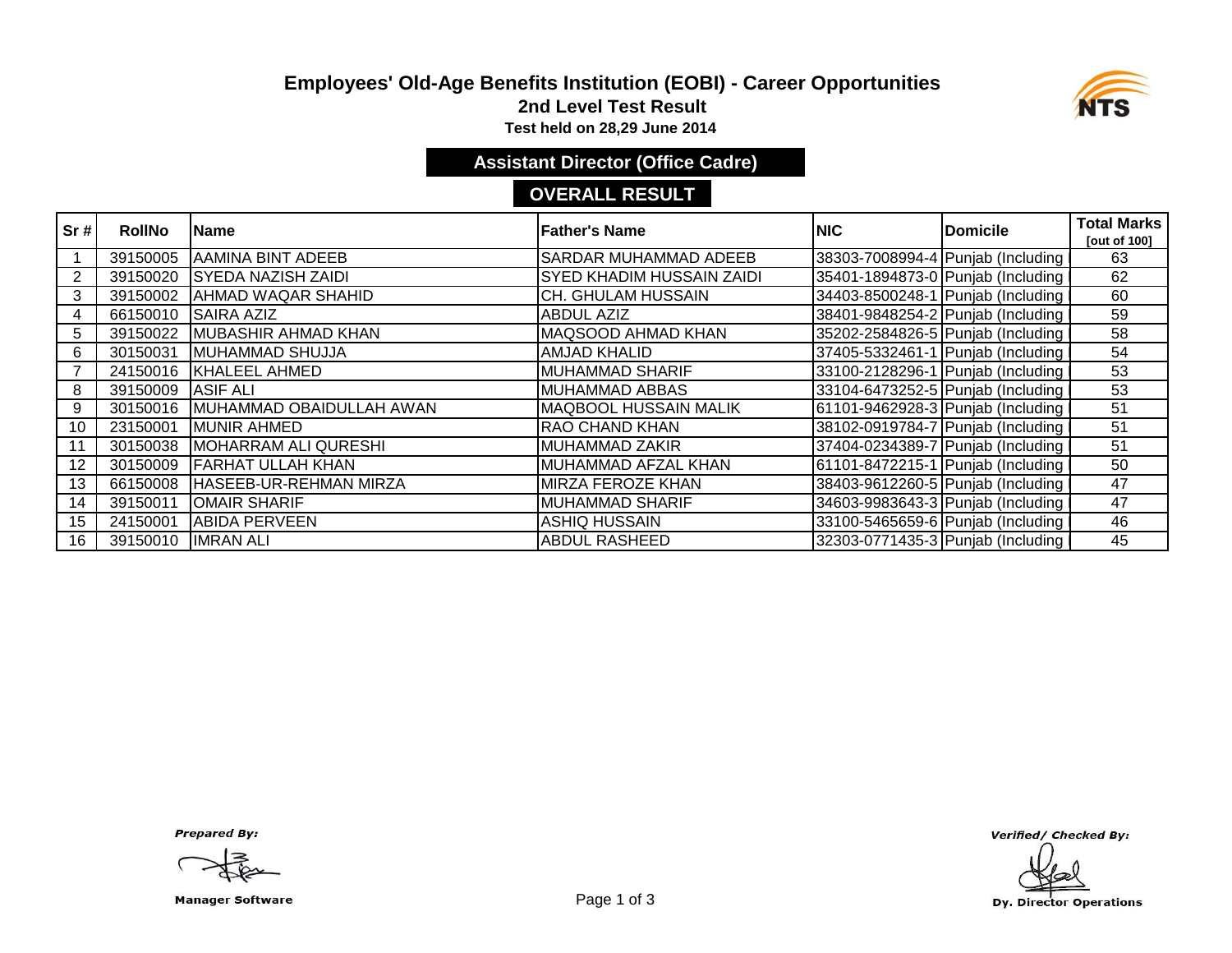### **Employees' Old-Age Benefits Institution (EOBI) - Career Opportunities 2nd Level Test Result**



**Test held on 28,29 June 2014** 

# **Assistant Director (Office Cadre)**

### **Punjab (Including Islamabad)**

| Sr#             | <b>RollNo</b> | lName                       | <b>Father's Name</b>             | <b>NIC</b>      | <b>Total Marks</b><br><b>Tout of 1001</b> |
|-----------------|---------------|-----------------------------|----------------------------------|-----------------|-------------------------------------------|
|                 | 39150005      | AAMINA BINT ADEEB           | <b>SARDAR MUHAMMAD ADEEB</b>     | 38303-7008994-4 | 63                                        |
| 2               | 39150020      | <b>SYEDA NAZISH ZAIDI</b>   | <b>SYED KHADIM HUSSAIN ZAIDI</b> | 35401-1894873-0 | 62                                        |
| 3               | 39150002      | AHMAD WAQAR SHAHID          | <b>CH. GHULAM HUSSAIN</b>        | 34403-8500248-1 | 60                                        |
| 4               | 66150010      | <b>SAIRA AZIZ</b>           | <b>ABDUL AZIZ</b>                | 38401-9848254-2 | 59                                        |
| 5.              | 39150022      | <b>MUBASHIR AHMAD KHAN</b>  | <b>MAQSOOD AHMAD KHAN</b>        | 35202-2584826-5 | 58                                        |
| 6               | 30150031      | <b>MUHAMMAD SHUJJA</b>      | <b>AMJAD KHALID</b>              | 37405-5332461-1 | 54                                        |
|                 | 24150016      | KHALEEL AHMED               | <b>MUHAMMAD SHARIF</b>           | 33100-2128296-1 | 53                                        |
| 8               | 39150009      | ASIF ALI                    | <b>MUHAMMAD ABBAS</b>            | 33104-6473252-5 | 53                                        |
| 9               | 30150016      | IMUHAMMAD OBAIDULLAH AWAN   | <b>MAQBOOL HUSSAIN MALIK</b>     | 61101-9462928-3 | 51                                        |
| 10              | 23150001      | <b>MUNIR AHMED</b>          | <b>RAO CHAND KHAN</b>            | 38102-0919784-7 | 51                                        |
| 11              | 30150038      | <b>MOHARRAM ALI QURESHI</b> | <b>MUHAMMAD ZAKIR</b>            | 37404-0234389-7 | 51                                        |
| 12 <sup>2</sup> | 30150009      | FARHAT ULLAH KHAN           | MUHAMMAD AFZAL KHAN              | 61101-8472215-1 | 50                                        |
| 13              | 66150008      | HASEEB-UR-REHMAN MIRZA      | <b>MIRZA FEROZE KHAN</b>         | 38403-9612260-5 | 47                                        |
| 14              | 39150011      | <b>OMAIR SHARIF</b>         | <b>MUHAMMAD SHARIF</b>           | 34603-9983643-3 | 47                                        |
| 15              | 24150001      | <b>ABIDA PERVEEN</b>        | ASHIQ HUSSAIN                    | 33100-5465659-6 | 46                                        |
| 16              | 39150010      | <b>IMRAN ALI</b>            | ABDUL RASHEED                    | 32303-0771435-3 | 45                                        |

**Prepared By:** 

Manager Software **Example 2 of 3** 

Verified/ Checked By:

Dy. Director Operations